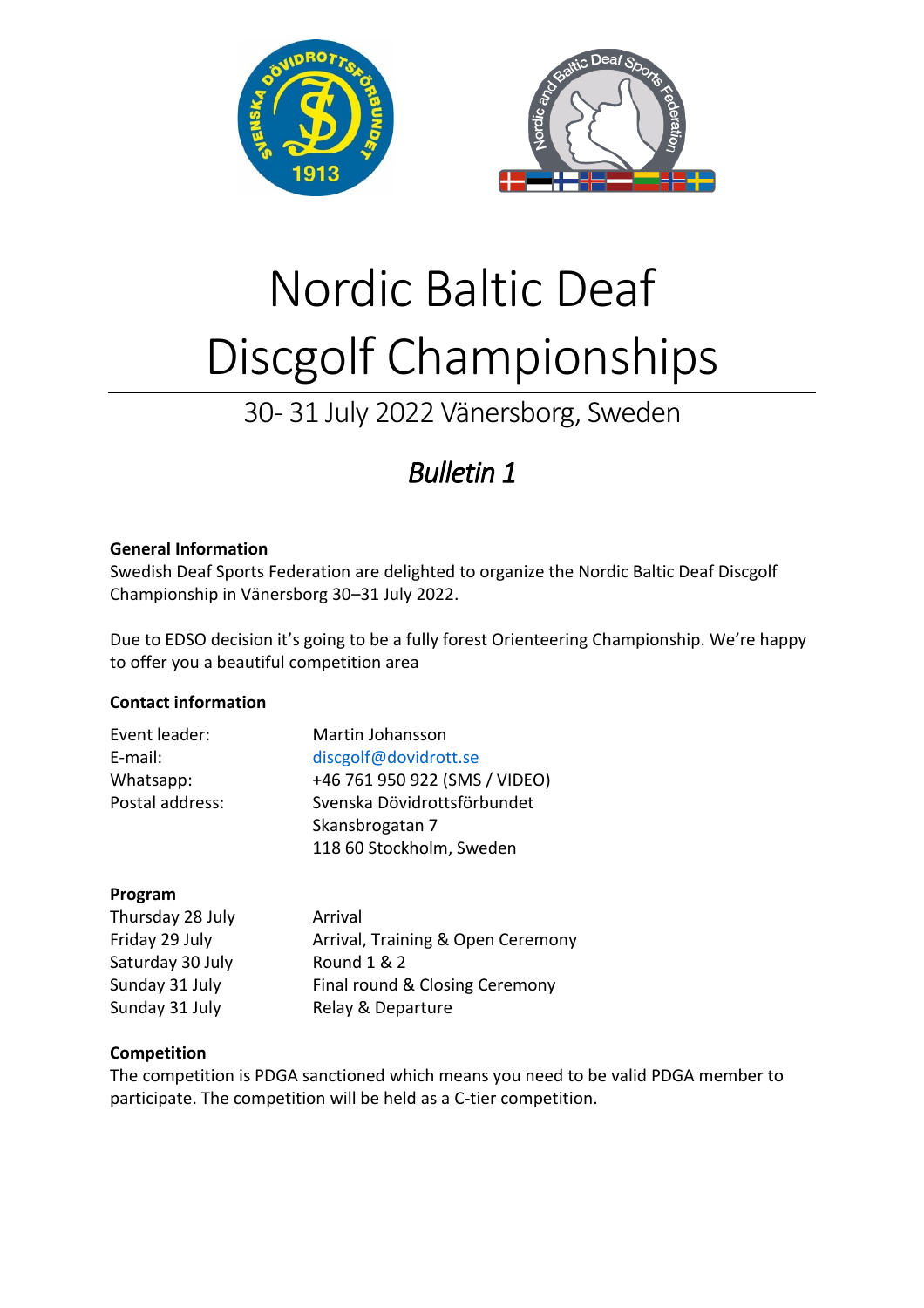#### **Competition classes**

| <b>Class</b>       | Year of birth | Representant |
|--------------------|---------------|--------------|
| Open men (max 6)   | Free          | Country      |
| Open women (max 6) | Free          | Country      |

#### **Course**

The course is PDGA approved and is located next to the hotel Hehrne & Konferens. Currently the course is under renovation but is planned to be open in July 2022 due to another discgolf competition, which means we will play on a course of great quality.

On Friday 29 July the course *is closed* for the NBM athletes only. More information about the course and competition in *Bulletin 2*.

#### **Enteries and registration**

EDSO are responsible for entry forms regarding EDOC and EDJOC, the OC are responsible for forms regarding DMOWC – please respect the deadlines for making OC and EDSO work more smooth!

Preliminary Registration deadline: 29 April 2022 (see attached for *preliminary* registration)

Final Entry Form deadline: 27 May 2022 Name Registration + SI-numbers: 30 June 2022

**IMPORTANT**: Payment must be made to secure your registration.

If you are missing any form, please contact Sports Coordinator for Swedish Deaf Sports Federation, Albert Boklund a[t sportkoordinator@dovidrott.se](mailto:sportkoordinator@dovidrott.se)

#### **Event fees**

All players 25 EUR / person

The OC will send an invoice to participating countries after Bulletin 3.

#### **Vänersborg**

Vänersborg is located around 1,5 hours from Gothenburg Landvetter Airport. The OC will eventually offer transport from & to the Airport for a fee, the Flight Form will be sent later.